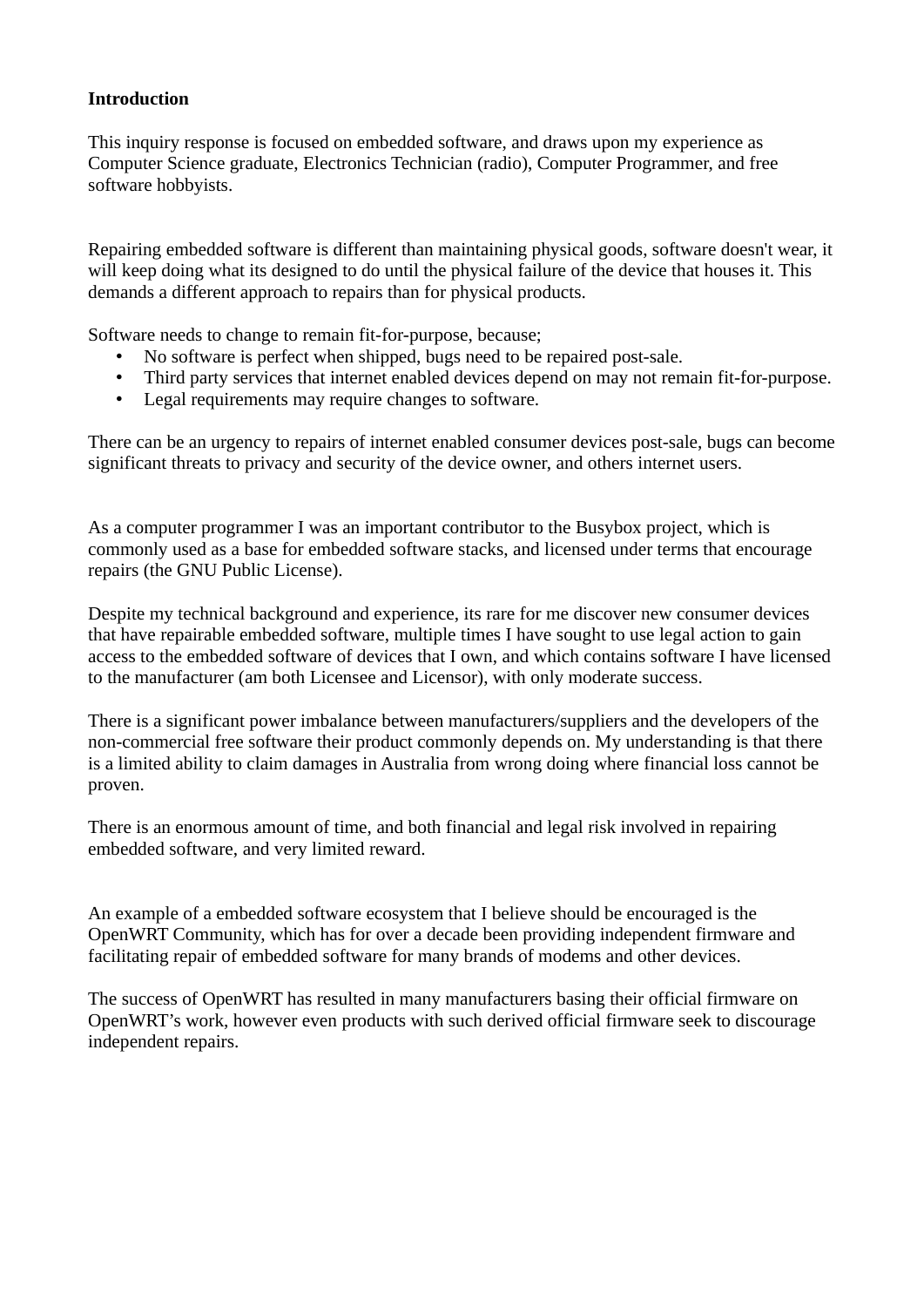#### **What would a 'right to repair' entail in an Australian context? How should it be defined?**

The 'right to repair' in Australian context should consider the significant role importers play in the supply chain, issues include;

- Ensuring manufacturers and suppliers respectfully honour their obligations under Australian law.
- The practical ability of consumers to pursue their rights, even over cheap consumer products.

The aim of the 'right to repair' should be to provide the ability of consumers to

- Ensure products remain 'fit for purpose' for their physical lifetime.
- Access a competitive market for repairs.
- Assess the repair-ability of a product prior to purchase.

To achieve these aims, repairers need to be able to;

- Disassemble then reassemble a product in working order
- Study and share information about the product.
- Have access to components on reasonable and non-discriminatory terms.
- Have access to information necessary to, and the right to construct compatible components.
- Have a legal right to modify the product.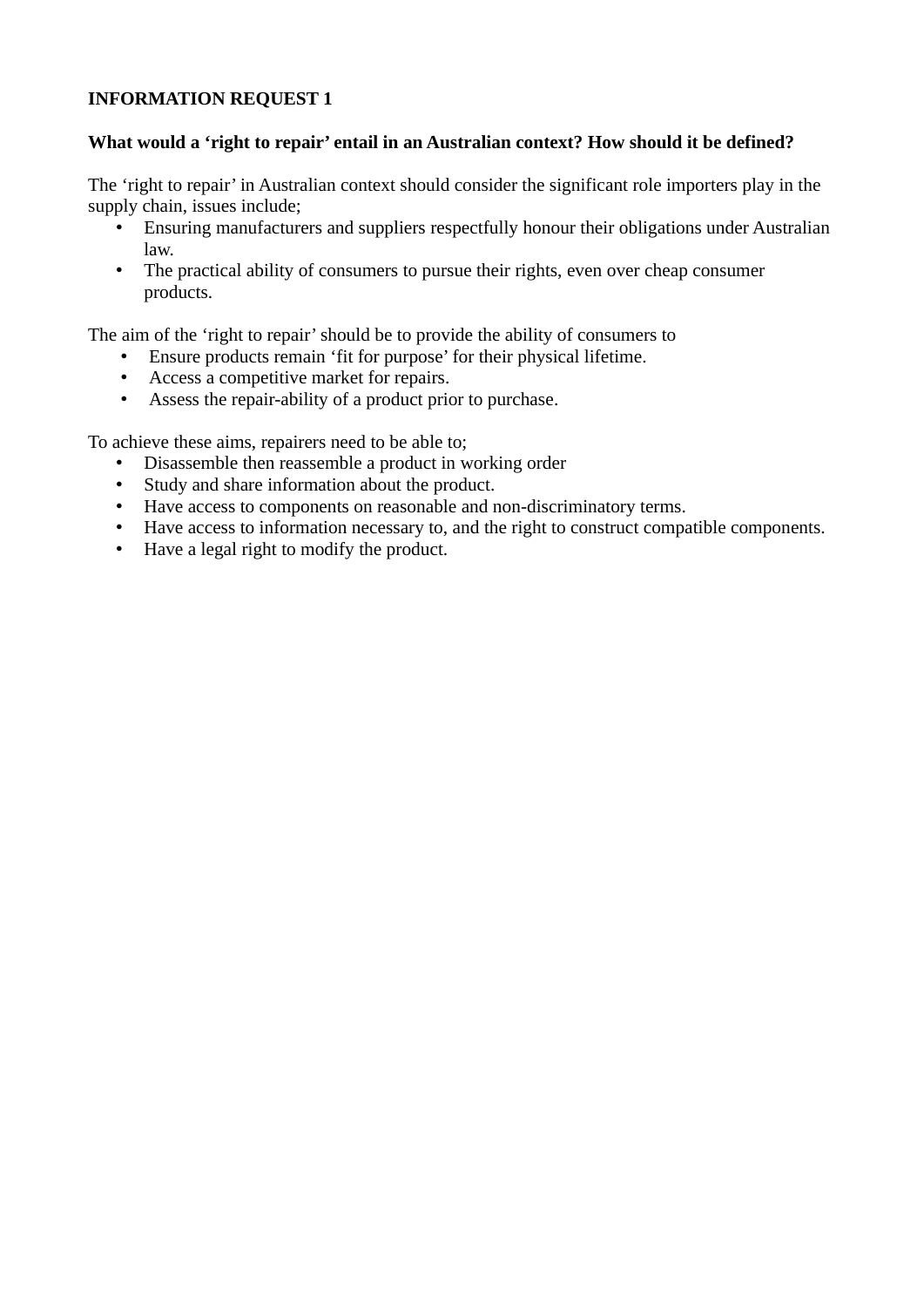### **INFORMATION REQUEST 2 a) What types of products and repair markets should the Commission focus on?**

The commission should focus on products that have the potential to be serviced, repaired or improved post sale, and where existing markets for such repairs are not adequate.

Consumer devices with embedded software are such a product, essential repairs are made by way of irregular 'upgrades'. Manufacturers and suppliers tightly control updates and limit repairs to essential changes in all but a few niche cases.

If embedded software could be customised new markets could emerge to extend the life of existing products

## **b) Are there common characteristics that these products share (such as embedded technology and software or a high/low degree of product durability), and which characteristics would allow policy issues to be considered more broadly?**

Characteristics of software controlled consumer devices include;

- Embedded software, distributed strictly in a one-size-fits-all manner.
- Embedded software, not maintained outside warranty period.
- Embedded software, no ability for consumers to independently repair.
- Embedded software, no transparency over operation of firmware.
- Low cost, encourages repair-by-replacement.
- Low cost, discourages legal enforcement of rights by individual consumers.

A critical policy issue for Internet enabled consumer devices is the ability to repair security flaws in software over the life of the physical product, not just the warranty period.

The Internet is a dynamic environment, internet enabled devices require the ability to be modified to remain 'fit for purpose' within their physical lifetime.

An example of the seriousness that insecure consumer devices pose to the internet is the Mirai botnet that infected up to 600,000 consumer devices (in 2016) due to a security flaw, and was used to conduct cyberattacks.

Internet enabled consumer devices with critical vulnerabilities remain a threat to their owners and the broader internet until they become e-waste, the warranty period of the device, isn't given consideration by attackers.

Due to the proliferation of IoT devices, where anything the can be connected will be connected, this security threat will only increase.

Transparency is an issue related to security, there have been contested allegations towards one prominent device manufacturer that their devices have the potential to be made insecure. If embedded software on such devices where capable of being independently analysed it would enhance trust in its operation.

# **c) If there are particular products that the Commission should focus on, what are the unique issues in those product repair markets that support such a focus?**

Product repair for software on consumer devices has many barriers.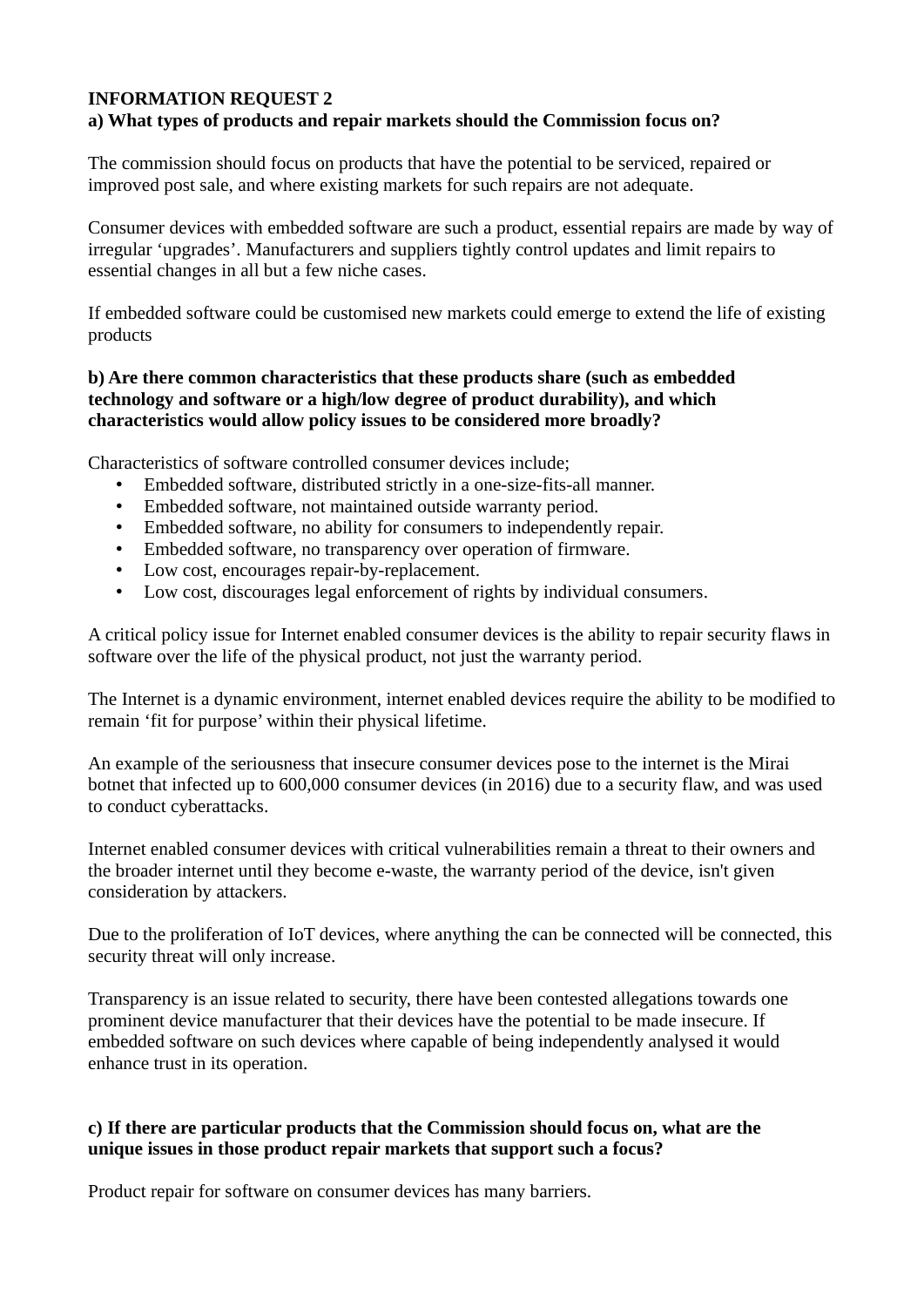#### Non-modifiable firmware:

The ability to modify firmware is not always supported, with some devices designed to be repair-by-replacement, which reduces its potential lifespan, and limits the ability to innovate.

#### Missing documentation:

Manufacturers may limit access to essential information about the device or tools needed to repair the device, such as the technical details of how firmware is loaded onto a device.

#### Locked software:

Products can be locked with software to only allow 'authorised' repairs, method of locking include requiring passwords, or secret software tools needed to update the device.

#### Legal risks:

Suppliers of products may present legal claims that may be valid in the origin country, but are not be valid in Australia, such as stickers that claim 'warranty void if removed'. Most consumers do not have the knowledge or means to assert their legal rights.

#### Intellectual Property:

Software may have licensing that forbids software components being re-distributed, or reverse engineered. If software use is tied to the sale of a hardware, and not sold separately, any Intellectual Property rights should remain with the owner of the hardware.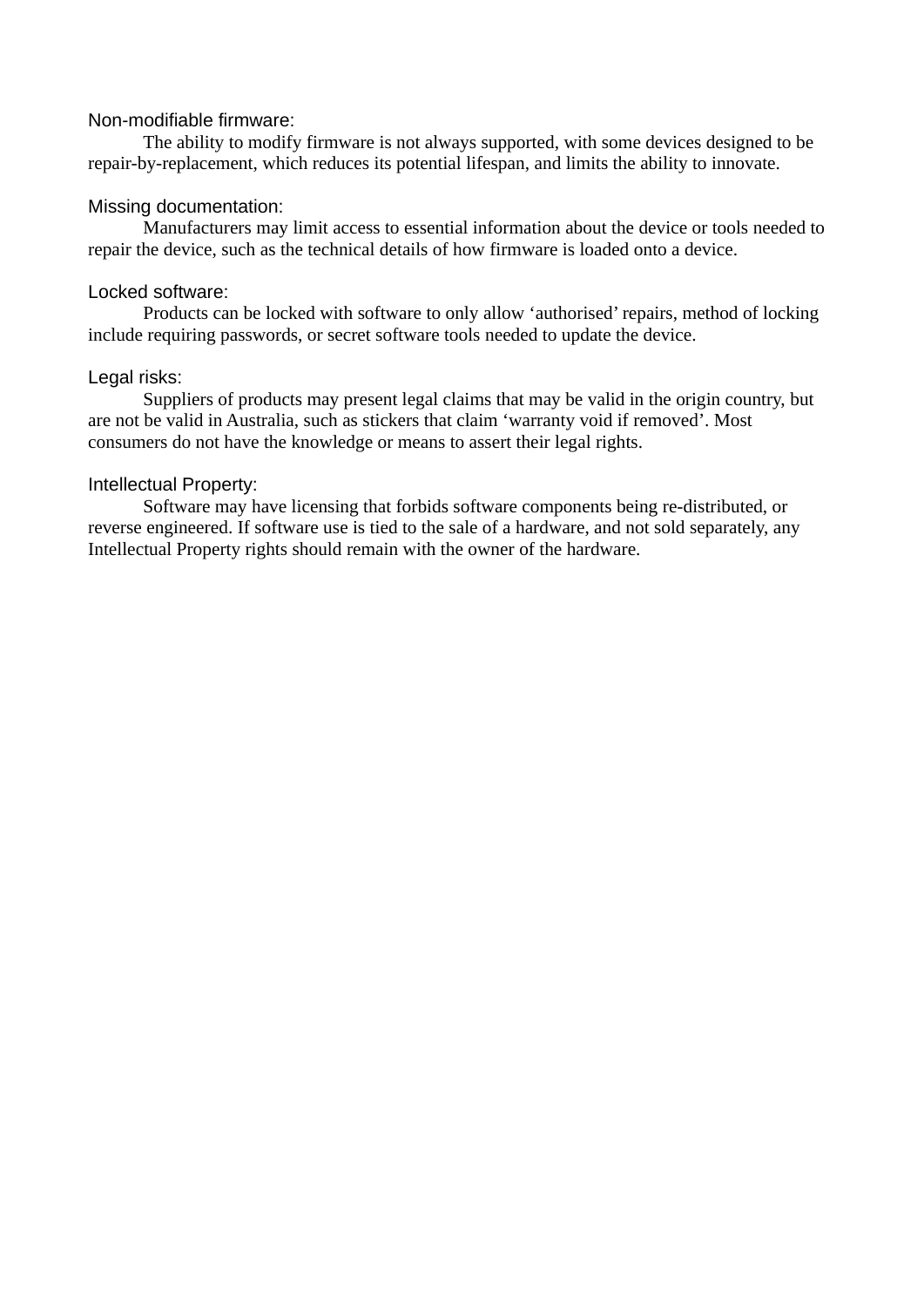### **a) Do the consumer guarantees under the ACL provide adequate access to repair remedies for defective goods? If not, what changes could be made to improve access to repair remedies? Are there barriers to repairing products purchased using new forms of payment technologies, such as 'buy now pay later'?**

ACL provides consumer guarantees that a product be 'fit for purpose' when sold. However due to the dynamic nature of internet and internet distributed services, a product may cease to be 'fit for purpose' post sale due to the behaviour of third parties.

e.g. A security flaw is found in a  $3<sup>rd</sup>$  party service utilised by a consumer device, or the  $3<sup>rd</sup>$  party service introduces undesirable licensing conditions post sale (eg monetising personal information), alternative 3<sup>rd</sup> party services may be available, but the consumer has no ability to switch to it.

Similarly ACL provides protection against 'unsafe goods', however if embedded software is not able to examined, there is no ability for consumers (or repairers) to verify if a product is safe.

ACL provides consumer guarantees around availability of 'spare parts' however it is uncertain (to me) how that applies when reproducing a firmware composed of embedded software components.

- Is software considered a 'spare part'?
- Does the guarantee apply to new version of software ?
- How does licensing of Intellectual Property interact with this law ?
- Should the spare part be delivered as an individual software component, or as part of the original collection of software components that compose a complete firmware ?
- How would the software component be verified as a genuine 'spare part' if the manufacturer provides no way examine the firmware ?

Repair remedies would be improved by giving consumers the right to repair software embedded in consumer devices (as per my information request 1)

### **b) Is the guarantee of available repair facilities and spare parts effective in providing access to repair services and parts? Or is the opt-out clause being widely used, making the guarantee ineffective?**

The guarantee of available repair facilities and spare parts is not effective in providing access to repair services and parts within the domain of embedded software.

Consumers generally have no expectation that devices (other than Phones or Computers) can have embedded software repaired (or improved), and manufacturers tightly control repairs.

Attempting to modify or improve embedded software is typically declared to void the warranty of the whole device, this and other methods to limit repair-ability are used in place of an 'opt-out' clause

There is a systemic failure of markets that undermines the repair guarantee that might apply to embedded software.

**c) Should consumer guarantees seek to balance the broader societal costs of remedy choices (such as the environmental impacts of replacements) with consumer rights, and if so how? For example, should repairs be favoured as a remedy?**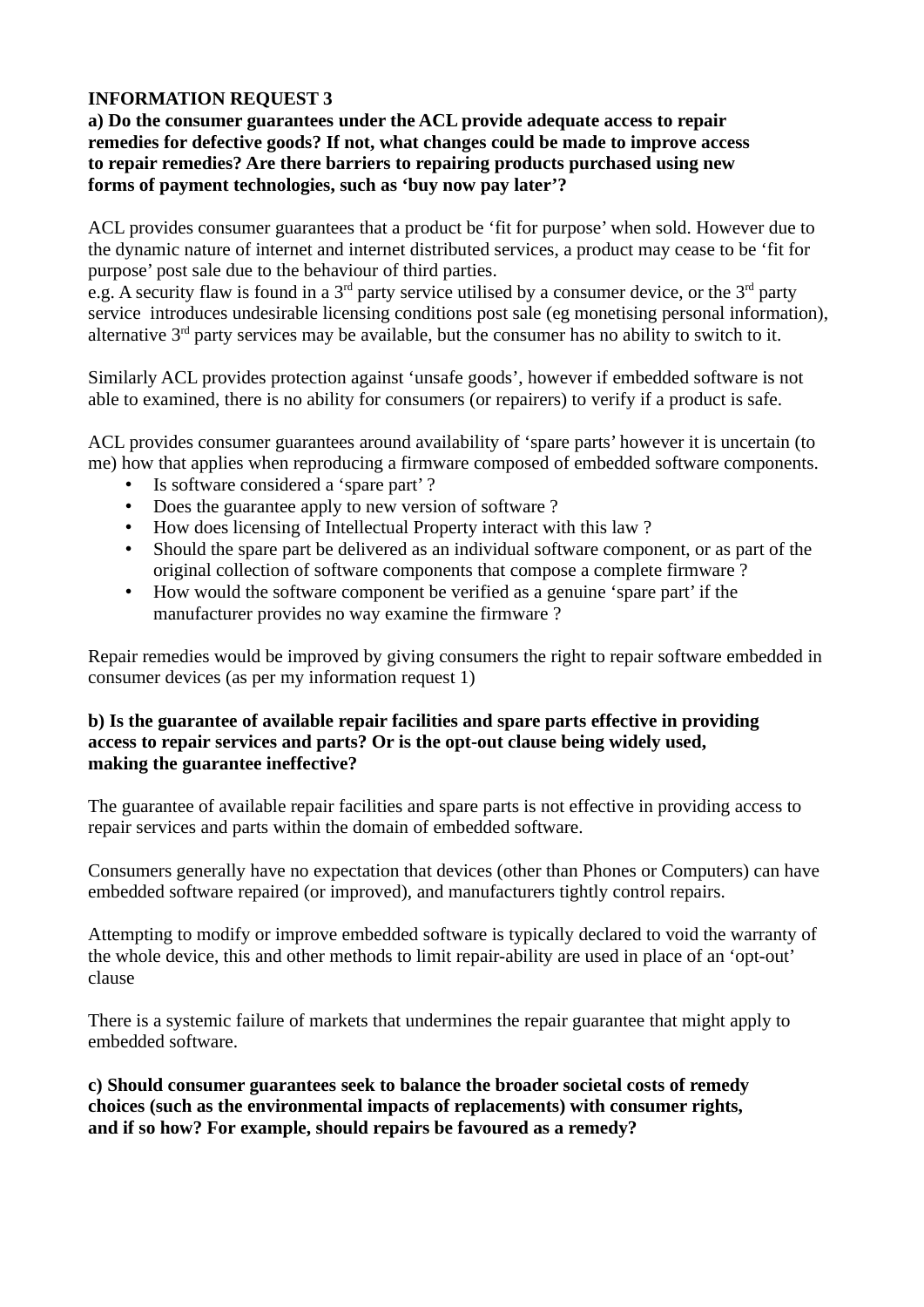Consumer guarantees should enforce a minimum set of expectations, and encourage best practices for both the individual and broader society. Where that choice is not clear, consumers (rather than the manufacturer) should decide.

### **d) Are consumers sufficiently aware of the remedies that are available to them, including the option to repair faulty products, under the ACL's consumer guarantees?**

### **If not, would more information and education be a cost-effective measure to assist consumers understand and enforce guarantees? What would be the best way to deliver this information? What other measures would be more effective?**

It is difficult for consumers to comprehend remedies available to them. Products typically include legal agreements that require experts to interpret and weigh against consumer guarantees.

More information and education could be helpful, however it has to be presented in a manner that isn't open to interpretation, and applies to everywhere, with no loopholes.

Government should monitor and enforce consumer guarantees, a high probability of financial penalties would be an effective motivator for commercial distributors.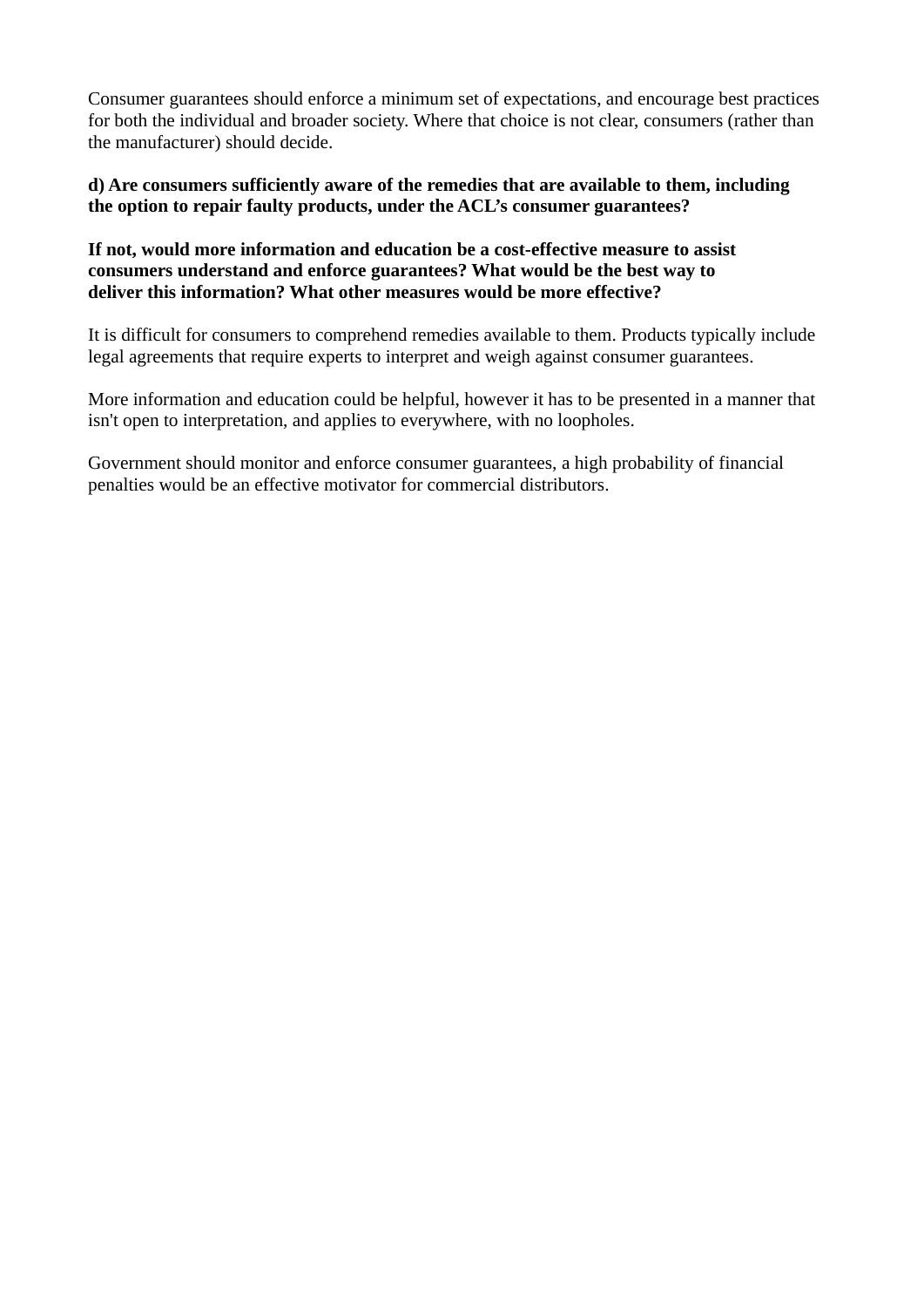**a) The Commission is seeking information on the nature of repair markets in Australia, including detailed data on the repair markets for specific products, covering:**

#### **market size — by employment, revenue, number of businesses, profit margins market composition — such as market share between authorised, independent and DIY repairers.**

There is presently an insignificant market for repair (or customisation) of software components on consumer devices in Australia due to lack of awareness that it is possible, and the inability to realise such repairs.

There is a potential for a market to develop for customisations of embedded software in consumer products with updated or alternative software with new features and styles.

Customised software also adds a layer of trust for the consumer as it is independent of any one service provider or manufacturer, and capable of being more transparent.

### **b) Is there any evidence of a difference in quality, safety or data security between authorised repair networks and independent repairers? Are there ways to address concerns around quality, safety or data security while promoting a vibrant independent repair market?**

Firmware is commonly built from hundreds of independently developed freely distributable software components. The manufacturer will typically combine these freely distributed components with one or two proprietary components, their own branding, interface design, and configuration files.

Authorised repairers have an advantage over proprietary software components, and where specialised tools are needed to produce a usable firmware and install it. However, they have no advantage over the non-proprietary components of the firmware.

The independent repairer can have an advantage over authorised repairers in cases where there are inter-operable software components, authorised repairs will be required to conform to the official standard, independent repairers can customise the firmware to the specific needs of consumer.

OpenWRT is an example of a vibrant community of independent repairers. It provide the ability for many modems to be customised freely. The quality of their work is such that some manufacturers base their official firmware on it, but may also add proprietary components which locks out those independent repairers.

**c) Are there available examples of the contracts between OEMs and authorised repairers? Do these contracts limit effective competition in repair markets (such as by limiting the number and reach of authorised repairers or requiring authorised repairers to not be authorised by a competing brand)?**

#### Unknown

## **What is the process to become authorised? Is it open and competitive?**

Unknown

**d) Are there specific examples or other evidence of practices by OEMs or their**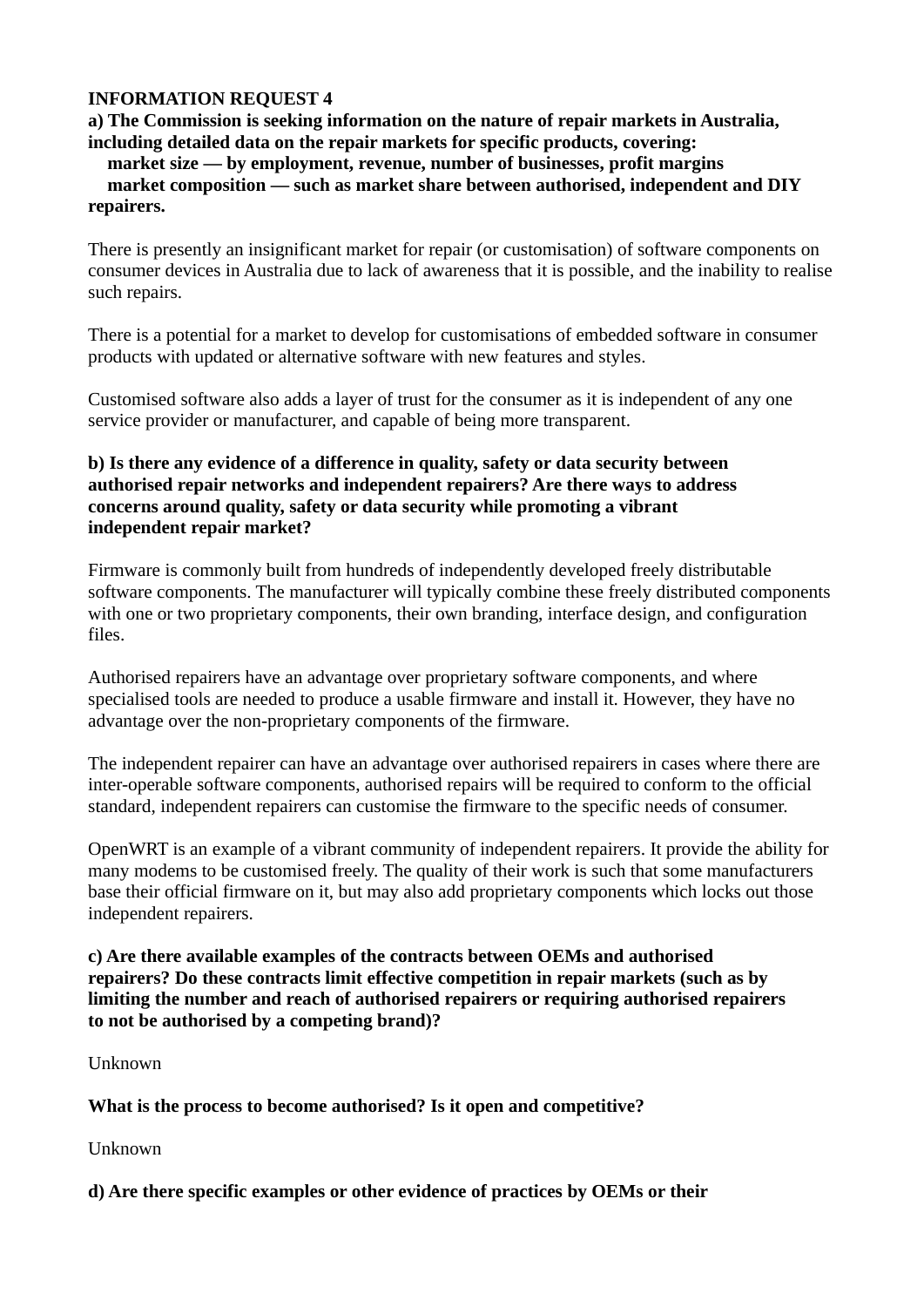## **authorised repairers that create barriers to competition in repair markets?**

Many devices do not have authorised repairers and instead repair by replacement.

### **Do other factors also create barriers to competition in repair markets, such as short-sighted consumer behaviours, switching costs, poor information availability or consumer lock-in?**

Consumers are generally not aware of the potential ability to repair or customised the embedded software on a device. Even simple changes such as a customising a user interface design (different colors or styles) are not possible on most consumer devices.

The market for repairs has not evolved to beyond the minimum requirement, there is no leadership from manufacturers to foster the evolution of the embedded software their products depend on, even when its in the commercial interests to do so.

Embedded software on consumer devices should be closer to where PC software is, where anyone can write an install an application on devices they own without requiring special permission from manufacturers, suppliers or other third parties.

### **e) What is the relationship between the intensity of competition in the primary product market and the risk of consumer harm from a lack of competition in repair markets?**

There is effective competition for consumer devices, however this competition has not been strong enough to promote innovation in embedded software on those devices.

There has been consumer harm in the consumer device market through a lack of innovation in embedded software, however its not possible to speculate on what benefits we have missed out on to this point because they have not evolved.

#### **Can competitive primary markets compensate for non-competitive repair markets?**

Competitive primary markets for consumer devices can only compensate for non-competitive repair markets in hardware.

There are non-competitive repair markets for embedded software where there are competitive primary markets, so in a practical sense it is false, competitive primary markets do not compensate for non-competitive repair markets for consumer products with embedded software. In theory primary markets could drive competition in the embedded software of consumer devices, but I speculate that has not happened, for one, due to different industry operating models between hardware, which is best run like a manufacturing industry (design and build each product standalone); and software, which is best run like a services industry (continually evolving a product over several products).

### **Is an absence of effective competition in the primary market a necessary condition for consumer harm from non-competitive repair markets?**

No, consumer harm from non-competitive repair markets for embedded software on consumer devices exist due to the high levels of control manufacturers have over their primary market, if they didnt have such control they would not be unable to artificially restrict repairs.

They choose not to compete in embedded software or their repair markets, despite possible benefits.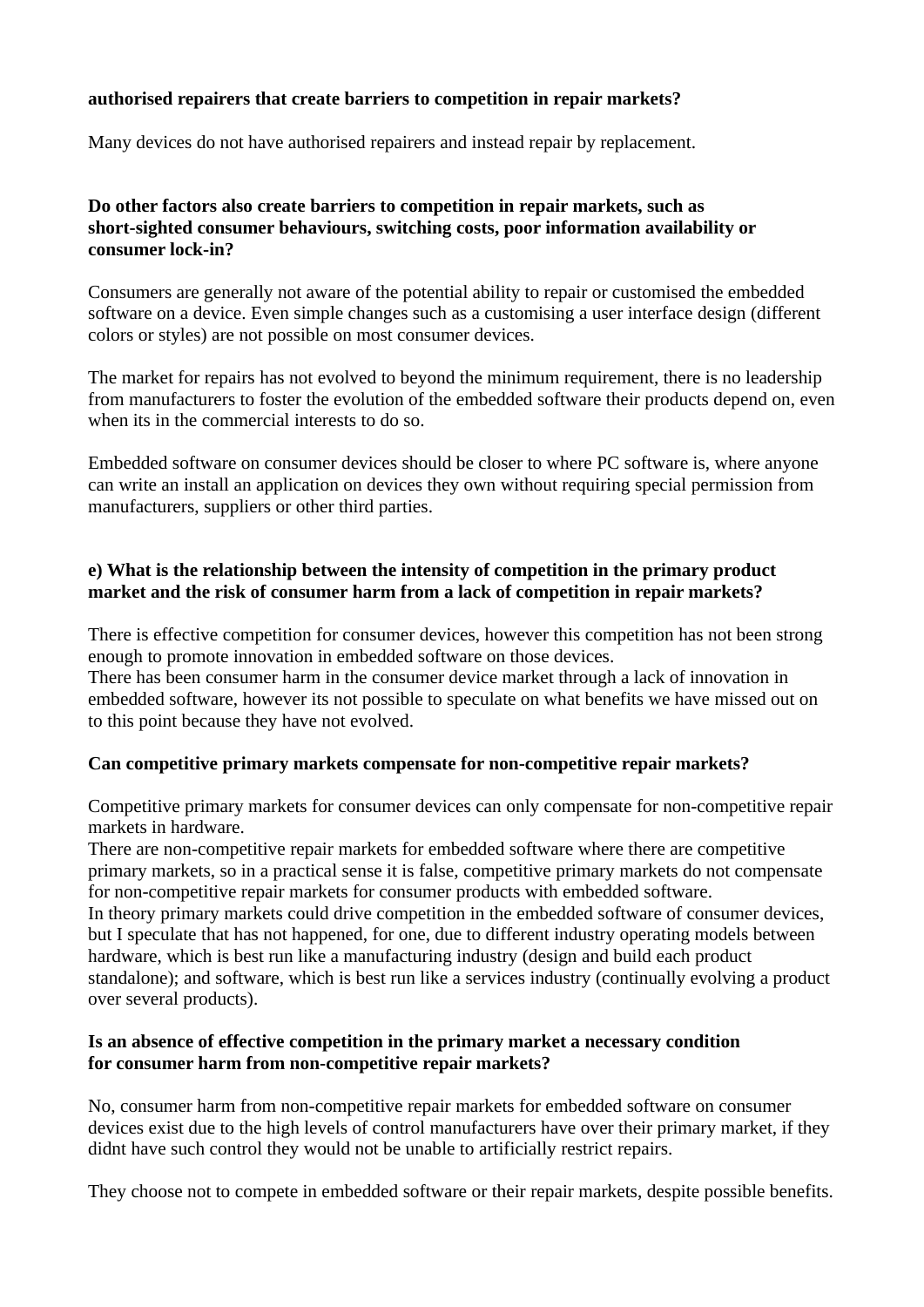### **To what extent would measures that enhance competition in the primary market address concerns about a lack of competition in repair markets?**

There is no repair market for most embedded software, so competition within it does not exist.

If competition in embedded software repair markets could have emerged via competition in the primary market, I expect it would have by now.

### **f) Are the restrictive trade practices provisions of the CCA (such as the provisions on misuse of market power, exclusive dealing or anti-competitive contracts) sufficient to deal with any anti-competitive behaviours in repair markets?**

Laws can only change behaviour if they are enforced, the loopholes and significant barriers to bring legal action over breaches of CCA make the provisions irrelevant to any embedded software repair markets.

## **g) What policy changes could be introduced if there is a need to increase competition in repair markets and improve consumer access to, and affordability of, repairs?**

Due to the differing nature between the repair of software and hardware, I feel a new area of policies need to be considered to cover the *repair of automated services* that software provides.

I do not feel I have the expertise to add any further insight.

## **What are the costs and benefits of any such proposal to the community as a whole? How does it balance the rights of manufacturers and suppliers, with those of consumers and repairers?**

There is a danger that if the burden of making devices repairable was so burdensome, then some products could be withdrawn from sale.

The repair-ability of products should be mutually beneficial to consumers and the brand value of manufacturers.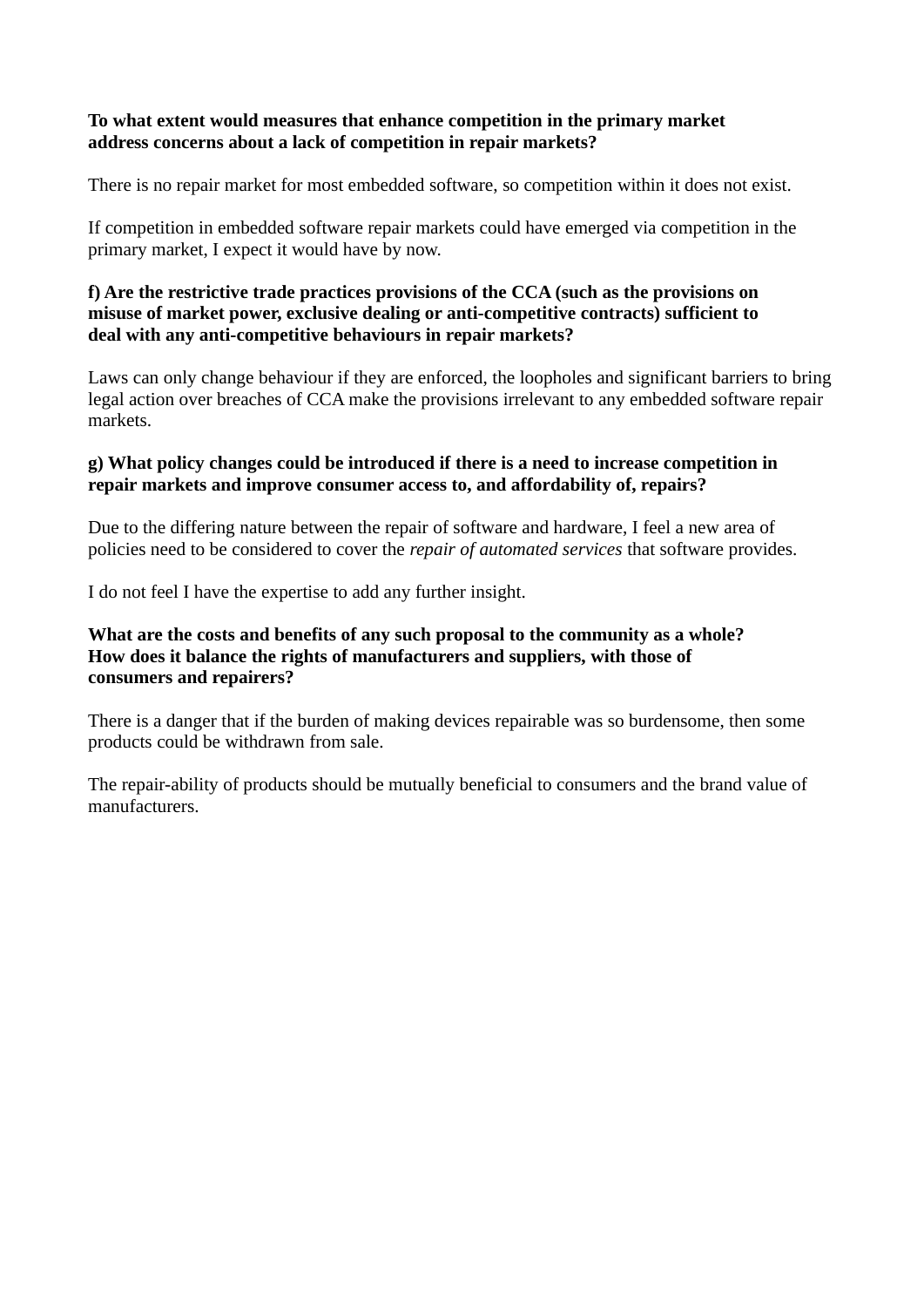## **INFORMATION REQUEST 5 a) To what extent do current IP laws already facilitate repairs by consumers or**

**independent third parties (e.g. the spare parts defence under the Design Act)?**

Current IP laws hinder repairs of embedded software by consumer or independent third parties.

Most firmware are built of a layer of software licensed to deliberately facilitate repairs by consumers or independent third parties. (Copyleft and Permissive licences).

Manufacturers and suppliers go out of their way to prevent consumers or independent third parties from conducting repairs, one of the ways they do so is by adding their own proprietary layer (protected by IP laws) between the repairable software and the consumer.

There is little risk that manufacturers and suppliers will be inconvenienced if caught violating IP rights of non-commercial developers.

copyright licences as it is commonplace,due to a power imbalance, and a negative risk/reward even if legal action is successful.

# **b) Are there any aspects of IP laws where consumers' rights with respect to repairs are uncertain?**

There is uncertainty as to the obligation of manufacturers and suppliers to provide accurate and relevant information specific to Australian IP laws for all (sub-)components of a device.

### **c) Do current IP protections (e.g. intellectual property rights, technological protection measures, end-user licensing agreements) pose a significant barrier to repair in Australia? If yes, please comment on any or all of the following:**

• **the specific IP protections that prevent consumers from sourcing competitive repairs and/or inhibit competition in repair markets**

- **the types of products or repair markets these barriers mainly affect**
- **the prevalence of these barriers**

• **the impacts of these barriers on third party repairers and consumers (e.g. financial cost, poorer quality repairs)**

## • **options for reducing these barriers and their associated benefits, costs and risks (including potential impact on market offerings).**

Current IP protections do pose a significant barrier to repair in Australia.

Copyright and patent are legal tools used to prevent firmware from being repaired by nonauthorised repairers.

Any consumer device containing a graphical computer interface or a network connection likely has a firmware that could be repairable, this includes (but is not limited to), Cars, Phones, TVs, Set-toboxes, Modems and other network devices.

It is rare to find a consumer device that has repairable firmware due to IP barriers.

IP barriers impact repairs as licensing conditions can restrict re-use or reverse engineering of critical components of a firmware (eg device drivers), and the tools required to repair a firmware (eg installation tools).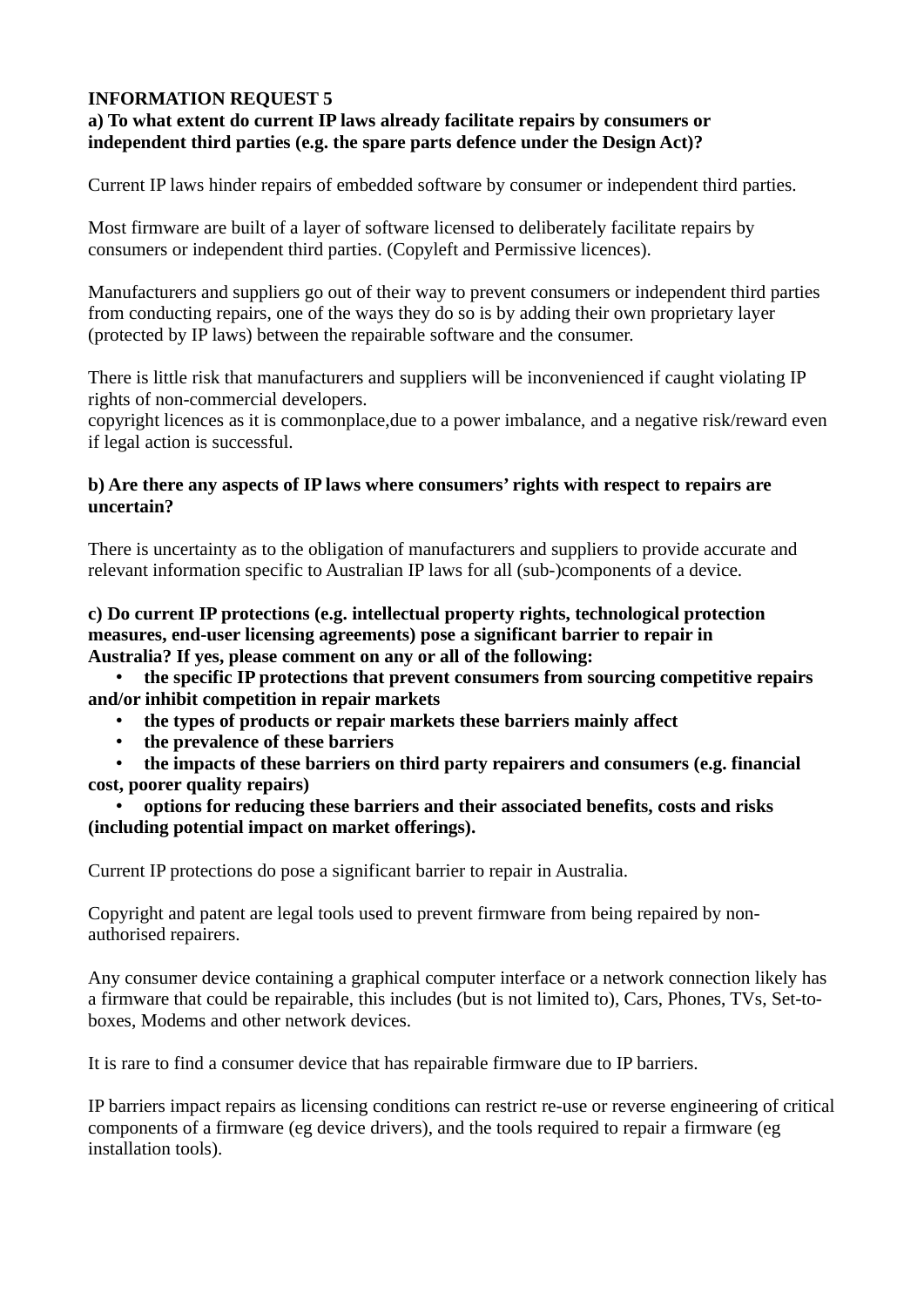Options to reduce barriers to repair could include an obligation to disclose information necessary to facilitate reverse engineering of software to install and repair firmware.

## **d) In what ways might government facilitate legal access to embedded software in consumer and other goods for the purpose of repairs? What are the pros and cons of these approaches?**

The potential economic and social damage from non-repairable software in consumer and other goods should be taken seriously, and considered in the same manner as threats from the failure of physical equipment.

The government could facilitate legal access to embedded software by introducing a reliability obligation for embedded software in consumer and other goods.

Such a reliability obligation could require that a device's software is capable of being operated in accordance with Australian laws over the useful life of the hardware.

It could further ensure transparency around its operation so third parties can verify its operations.

Such an approach would require software be up-datable to reflect changes in Australian law with regard to security, privacy and other consumer protections. It would facilitate bug fixes that effect usability, and changes to the devices operating environment, such as updating protocols, and codecs.

Transparency provision would require third parties be able to disassemble and reassemble the firmware to study and test its operation.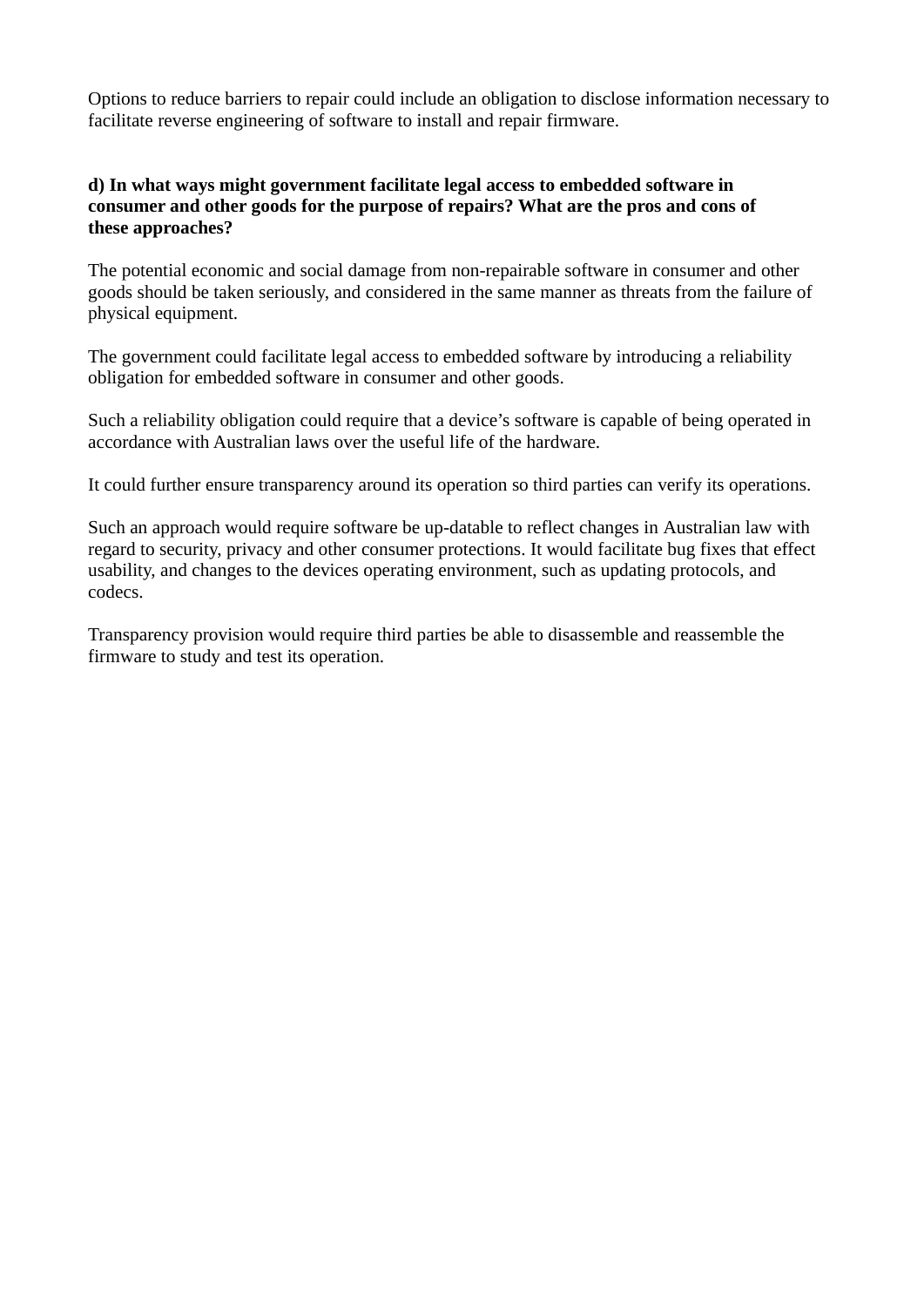### **a) What evidence is there of planned obsolescence in Australian product markets? Do concerns about planned obsolescence principally relate to premature failure of devices or in them being discarded still working when more attractive products enter the market?**

Planned obsolescence is evident in Australia in areas such as RSP supplied NBN modems. A modem is provided when signing up to many service providers, effectively obsoleting a previous modem irrespective of its suitability.

### **b) How can the Commission distinguish between planned product obsolescence and the natural evolution of products due to technological change and consumer demand?**

Obsolescence of a device should not happen for purely software reasons, however physical limits of the hardware may restrict the ability of software to naturally evolve.

Example1. Physical memory limitations may restrict a newer, larger firmware from being installed. Example2. Adding support for a new video codec in software, with adequate processing capability in hardware.

Obsolescence due to natural evolution of product would be the switch from ADSL modems to VDSL. Or a streaming service requiring a new set-top box to allow the use of more efficient codecs with hardware support.

Planned obsolescence may occur when a service provider locks a customer out of their modem, preventing it being reconfigured to operate on a competitors service. forcing new unrequested features on customers that are beyond the capabilities of e

### **c) How does planned obsolescence affect repairers, consumers and the broader community in Australia?**

It increases the costs of services for consumers where newly supplied products are subsidised by services fees.

It creates e-waste.

It prevents repair markets from establishing, and evolving superior products.

As replacement products are not typically manufactured in Australia, it sends money offshore rather than local repairers.

### **d) What measures do governments currently use to prevent planned obsolescence or mitigate its effects (in Australia and overseas)? How effective are these measures?**

**e) What are the benefits, costs and risks of Australia adopting measures similar to those currently used overseas, such as product design standards and rep-arability ratings?**

**f) Do consumers have access to good information about durability and rep-arability when** making purchases? If not, how could access to information be improved?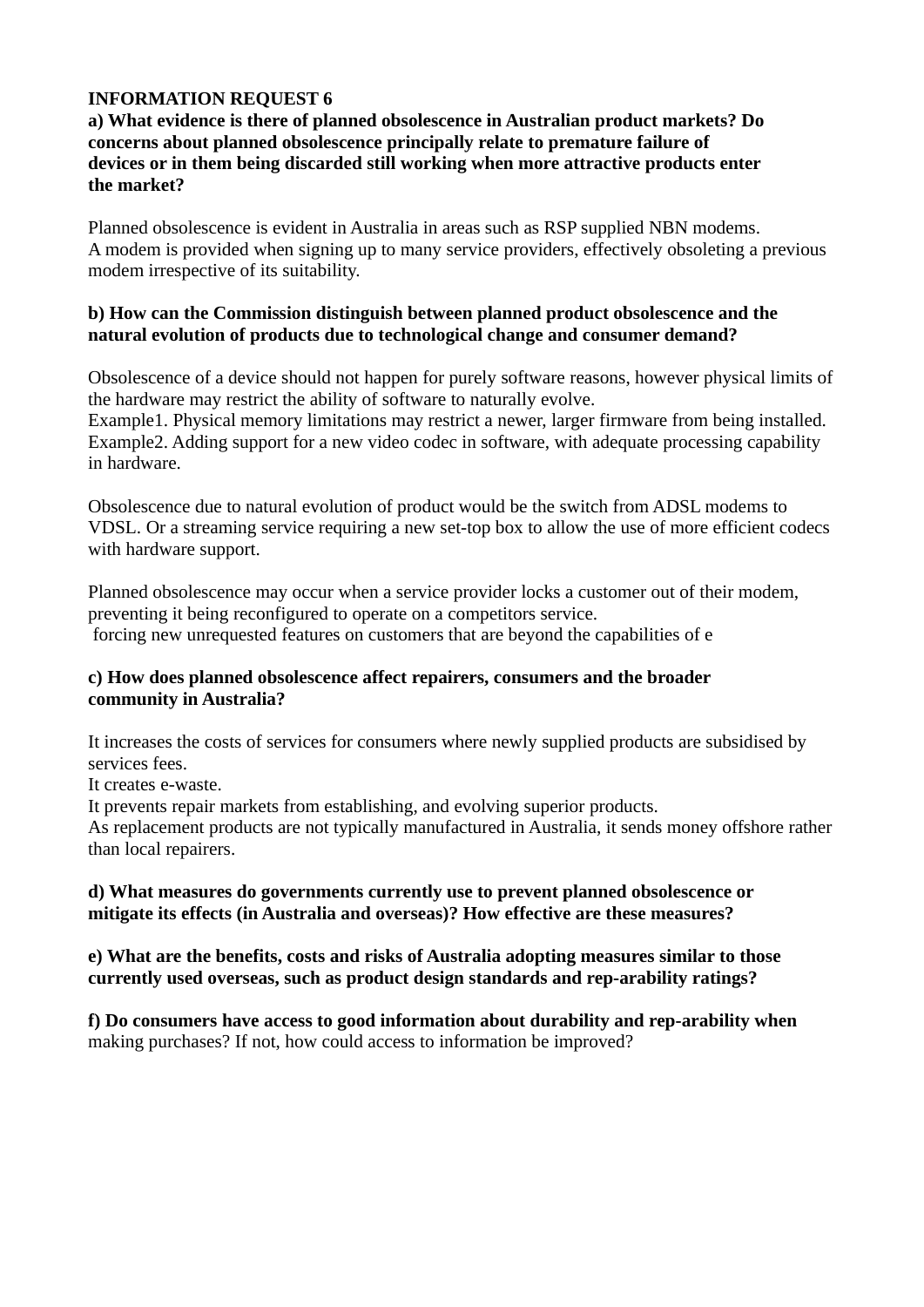**a) What data are available on the amount of e-waste generated in Australia? What data is there on the composition of e-waste in terms of particular materials (such as hazardous materials) by product type?**

 **How does hazardous e-waste compare to hazardous general waste in its prevalence and risks? Is there merit in distinguishing between hazardous e-waste and non-hazardous e-waste? And if so, how could this be done in practice?**

I have no specific knowledge about e-waste

**b) What estimates are available on the costs of e-waste disposal on the environment, human health and social amenity, in Australia and internationally?**

**How do the impacts differ by disposal type, or by the type of product or hazardous material?**

No comment

**c) How much of Australia's e-waste is shipped overseas for recycling? Is there evidence of circumstances where this creates problems for recipient countries?**

**Are there barriers to the expansion of domestic recycling facilities or the adoption of new recycling technologies in Australia (such as plasma arc incinerators)?**

No comment

**d) What are Australia's current policy settings for managing the potential environmental and health effects of e-waste (such as landfill bans, the National Television and Computer Recycling Scheme or Mobile Muster)? Are these policy settings broadly right — that is, are they proportional to the impacts of e-waste on the community?**

No comment

**e) How can a right to repair policy further reduce the net costs of e-waste in Australia, and would such an approach be an effective and efficient means of addressing the costs of e-waste to the community?**

A right to repair policy can facilitate a longer useful life for consumer product by minimising , reducing the need for replacement products, and therefore reducing the amount of e-waste generated.